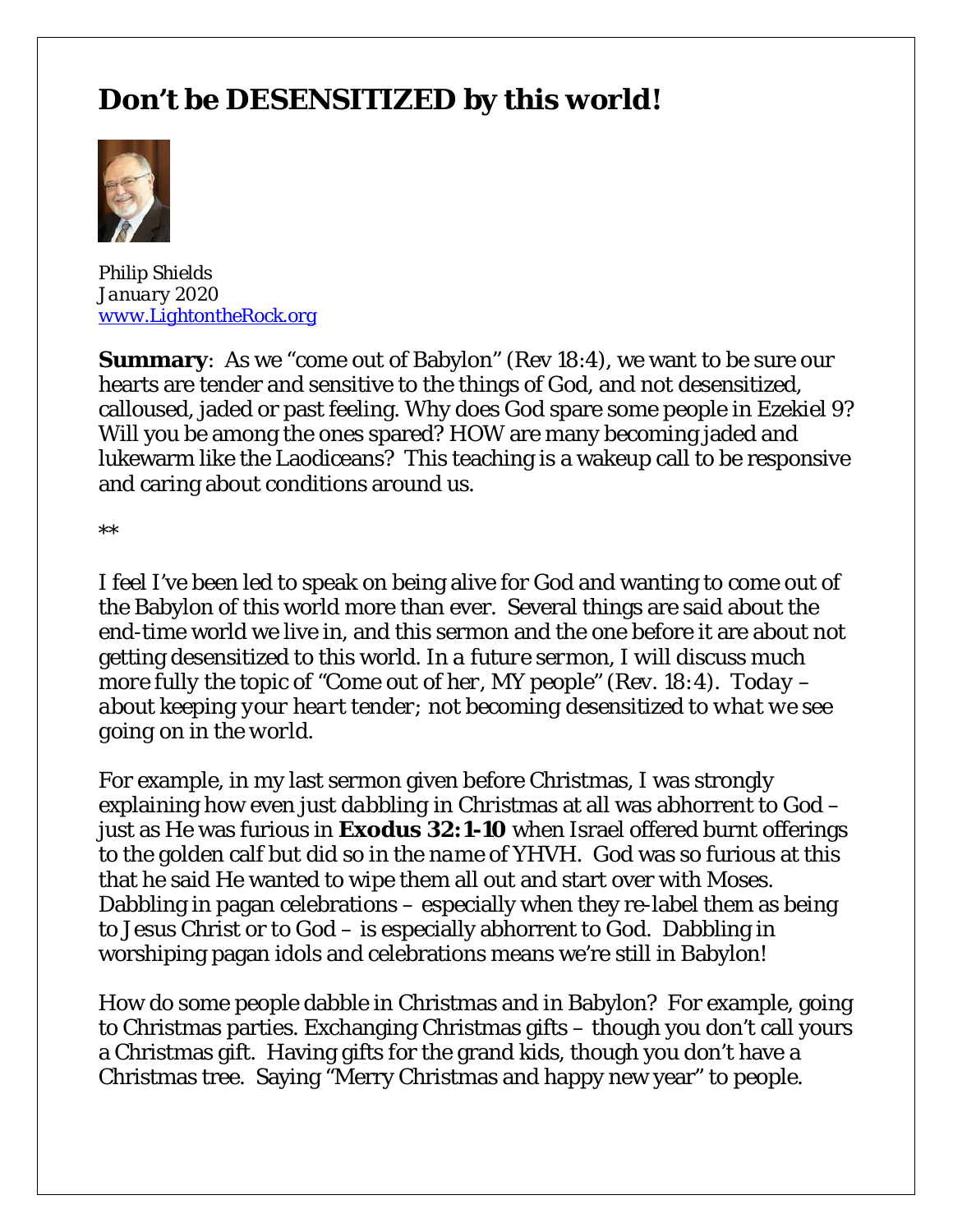There's another way we cozy up to this world's BABYLON – and that is when we allow ourselves to become jaded and desensitized as we quietly go along with many of the evil things of this world. We'll talk about that today.

#### *So welcome to Light on the Rock everybody. I'm Philip Shields and I hope today's sermon will continue the theme of coming all the way out of this world's ways AND not letting the world harden us or desensitize us or more.*

God does tell us in **Revelation 18:4-5. The context is Babylon**, the mystery system that has contaminated the world.

### **Revelation 18:4-5**

"And I heard another voice from heaven saying, *"COME OUT of her, MY people, lest you share in her sins, and lest you receive of her plagues*. 5 For her sins have reached to heaven, and God has remembered her iniquities."

Look at the verses just before v.  $4 - it's$  about the kings of the earth FORNICATING with that system. A brilliant angel from God came down to the earth and the whole world was lit up brightly by his glory and he said this:

# *Revelation 18:2-3*

And he cried mightily with a loud voice, saying, "**Babylon** the great *is fallen, is fallen,* and has become **a dwelling place of demons**, a prison for every foul spirit, and a cage for every unclean and hated bird! 3 For all the nations have drunk of the wine of the wrath of *her fornication, the kings of the earth have committed fornication with her,* and the merchants of the earth have become rich through the abundance of her luxury."

That's the context! It's about how the world's nations and rulers are literally in bed with, fornicating with, this great false system. *God makes no apology for saying that what we watch and hear from the world is being driven by DEMONS*. It's their world right now (2 Cor. 4:4). But they've mastered deception by mixing it with GOOD. The forbidden tree was the "tree of the knowledge of GOOD and evil." It wasn't all evil. But God still says stay away

# from participating in their ways.

# *So when God says COME OUT of HER, my people" – that's telling us that:*

\* SOME OF G*OD'S* people, maybe even you or I, are *also* in pretty deep, in bed with, this harlot system called Babylon – which has affected and influenced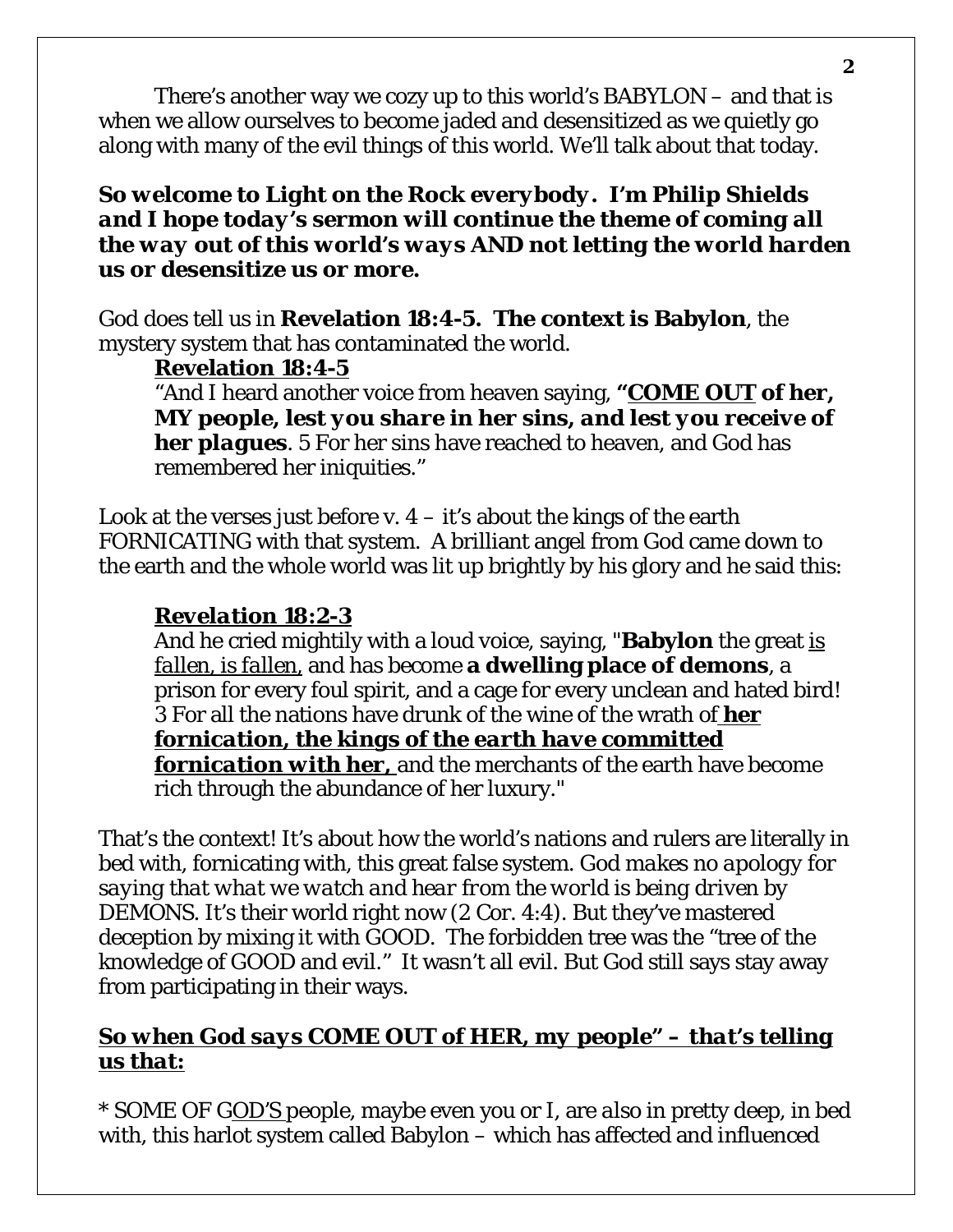every city and country in the world. God is saying to us: quit *fornicating* with the world; quit being intimate and so involved with this harlot and its pagan origins.

I'm frankly hoping this teaching today will serve **as a WAKE UP CALL** to thousands of you. Frankly it's been a wakeup call to ME too! I've needed this.

# *WHY does this topic even matter?*

Because someone becoming numbed and desensitized *no longer cares* as deeply as before about the issues. We become lethargic. We become like a – are you ready – a lukewarm Laodicean of Revelation 3. Christ clearly warns us to NOT be like them – and remember they were a part of God's true church! God wants us hot, zealous, fervent, involved, alive… not desensitized.

# **Revelation 3:15-22 to the church at Laodicea**

15 "I know your works, **that you are neither cold nor hot. I could wish you were cold or hot. 16 So then, because you are lukewarm**, and neither cold nor hot, I will vomit you out of My mouth.

17 Because you say, 'I am rich, have become wealthy, and have need of nothing' — and *do not know* **that** *you are wretched, miserable, poor, blind, and naked* — 18 I counsel you to buy from Me gold refined in the fire, that you may be rich; and white garments, that you may be clothed, that the *shame of your nakedness* may not be revealed; and anoint your eyes with eye salve, that you may see.

19 As many as I love, I rebuke and chasten*. Therefore be zealous and repent. 20 Behold, I stand at the door and knock*. If anyone hears My voice and opens the door, I will come in to him and dine with him, and he with Me.

21 To **him who overcomes** I will grant to sit with Me on My throne, as I also overcame and sat down with My Father on His throne. 22 "He who has an ear, let him hear what the Spirit says to the churches."'"

So my next sermons about coming out of Babylon won't even be HEEDED, won't affect anybody much -- *if we don't first realize we ARE becoming Laodicean, getting jaded*, lukewarm, numb, with an "I don't care anymore" or "it's not my business" attitude, or "what can I do about it?" kind of attitude.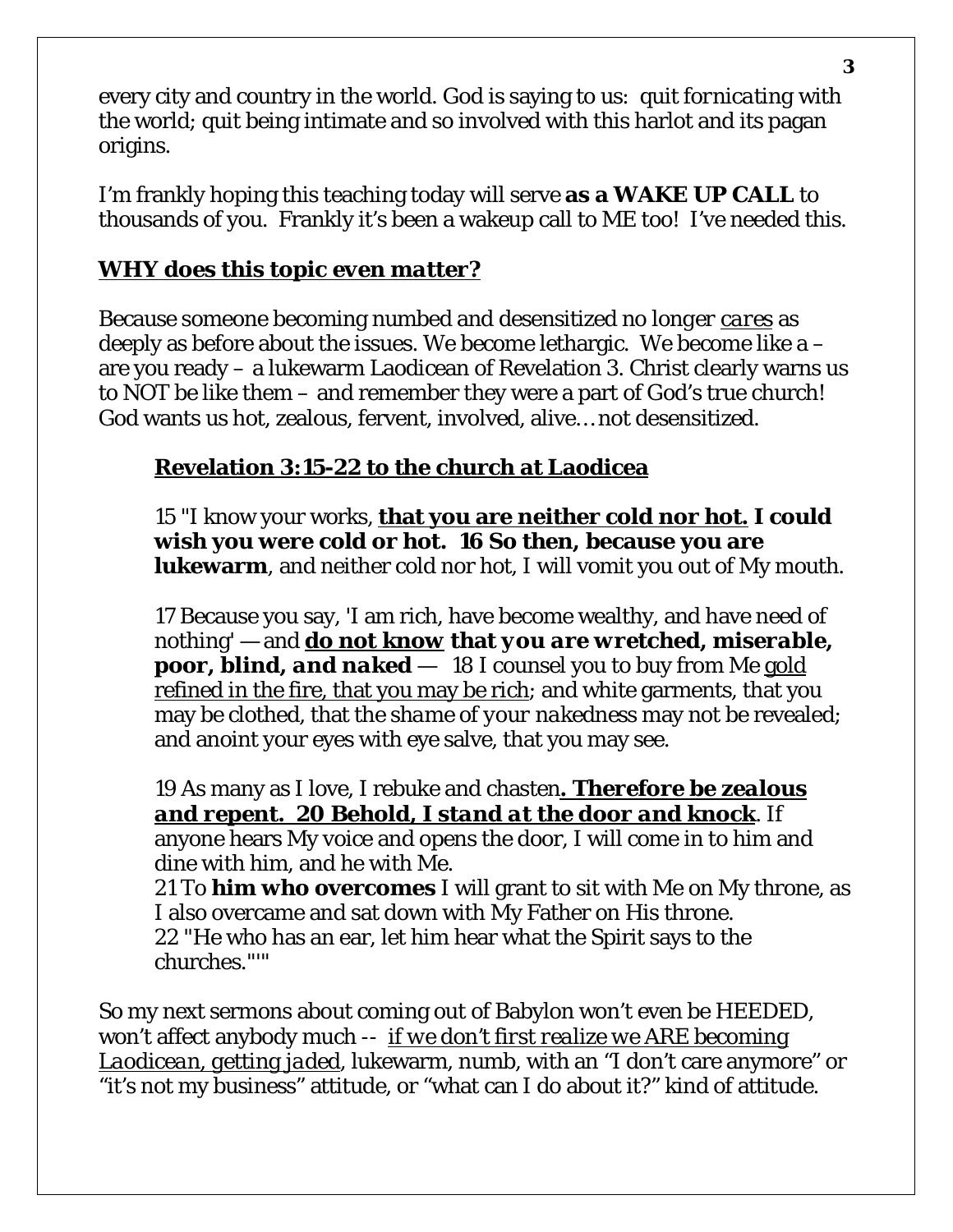If you really feel you are OK, and that you're not all that bad – that sounds a lot like Laodicean talk, frankly (Rev. 3:17). They saw themselves as spiritually wealthy, well clothed and in need of nothing. God said they needed to repent!

Another reason to need this sermon:

• God wants us to FEEL for the plight of the needy, the hungry, and the poor – and to be people who DO something about it. "You saw me naked and clothed me, hungry and you fed me…" God wants us serving his body – even people some may deem insignificant. We DO something when there's a need. We feel for people, we care, we hurt.

God warned us through Paul that in the last days some of God's children would start to get jaded – even having our consciences SEARED, like by a redhot branding iron -- as Paul puts it.

When Paul writes to Timothy, his assistant pastor, he says a lot of the *craziness* we see going on around us and that we're exposed to, can be traced **back to the real powers** over our present evil world – it goes back to **demons**! Remember Satan is the "god of this age" – **2 Cor. 4:4**. Paul clearly sets his prophecy in the latter times. (He may have thought they were already in "latter times" too though.)

# **1 Timothy 4:1-3**

"Now the Spirit expressly says **that in latter times** some will depart from the faith, giving *heed to deceiving SPIRITS and doctrines of DEMONS,*

2 speaking lies in hypocrisy, *having their own conscience SEARED with a hot iron***….."** 

**Here again, Paul tells us that if we don't FILL our minds with God's Word, and stay ANCHORED in God's word and truth, we can get past feeling and SEAR** our consciences like being badly burned from a red hot iron.

Paul in the book of Ephesians says that one of the big CAUSES for getting desensitized is being alienated from God and his word. We're not zealously studying the word anymore or as much as we used to. Now that's truly dangerous.

# **Ephesians 4:17-19**

"This I say, therefore, and testify in the Lord, that you *should no longer walk as the rest of the Gentiles walk*, in the futility of their mind,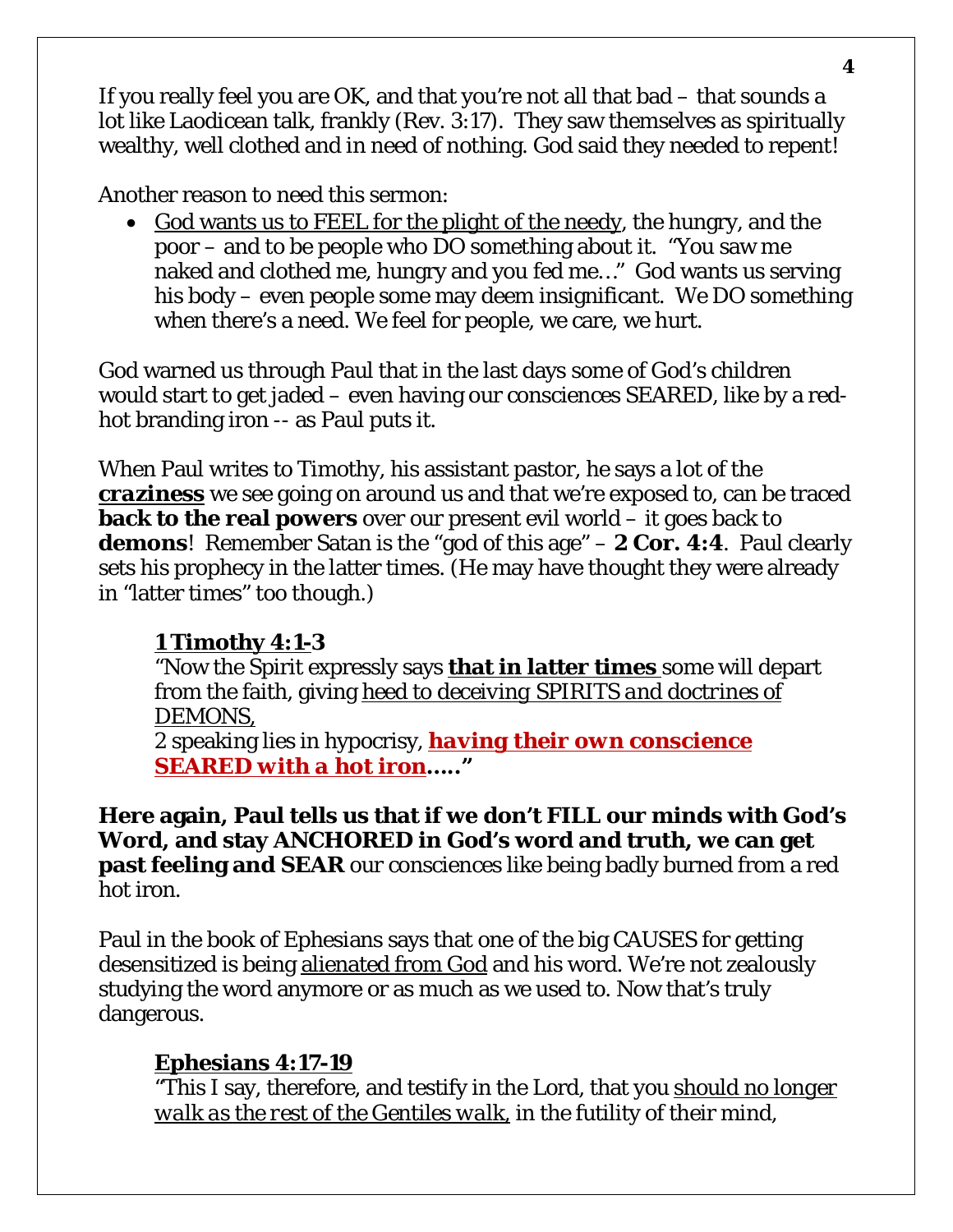18 having their understanding darkened, **being alienated from the life of God**, because of the ignorance that is in them, because of the blindness of their heart;

*19 who, BEING PAST FEELING, have given themselves over to lewdness*, to work all uncleanness with greediness."

Paul prefaces his statement about becoming "past feeling" by the things that CAUSE that condition: walking like people of the world; our understanding gets fuzzy, we become alienated from God by our compromises -- and then the inevitable desensitizing, becoming numbed, happens. Then the next step is that we don't care about morality or unclean works. (Read verse 19 again.)

Now this is what I want to focus on today. **HOW and WHY does one become jaded and past feeling?** What happens to us that we lose the deep sense of caring – and instead we get bored, cynical, we lighten up – nothing's such a big deal anymore, we're burned out, fed up – and just don't care!?

As children of God we must fight this tendency. We must realize there is a prophetic word that many of God's end time people will be lukewarm Laodiceans. I see it in myself at times. I need to have a whole message on not being Laodicean soon.

#### **Why do I say the Laodiceans are end time people?**

\* Christ is knocking at their door (Rev. 3:20). He's just about here already.

\* They DO typify what I see in a lot of Christians – a smug, "I'm not so bad; I'm-OK-You're-OK" kind of mentality. They can't even see – and don't know they are miserable, wretched, poor, blind and naked.

# **How does one become JADED AND PAST FEELING AND SEARED?**

- By seeing and hearing over and over something wrong or not up to God's standards (like in movies, videos, conversations)
- Or our friends saying "that's OK, it's not a big deal" … and we buy in and approve something we know is not God's holiness. We "go along to get along". We don't want to be the "odd man out".
- When that's happening*, if we don't know God's word enough* to immediately see where they are off, and where they are saying/doing the things God abhors – it will lead us to being seared and jaded.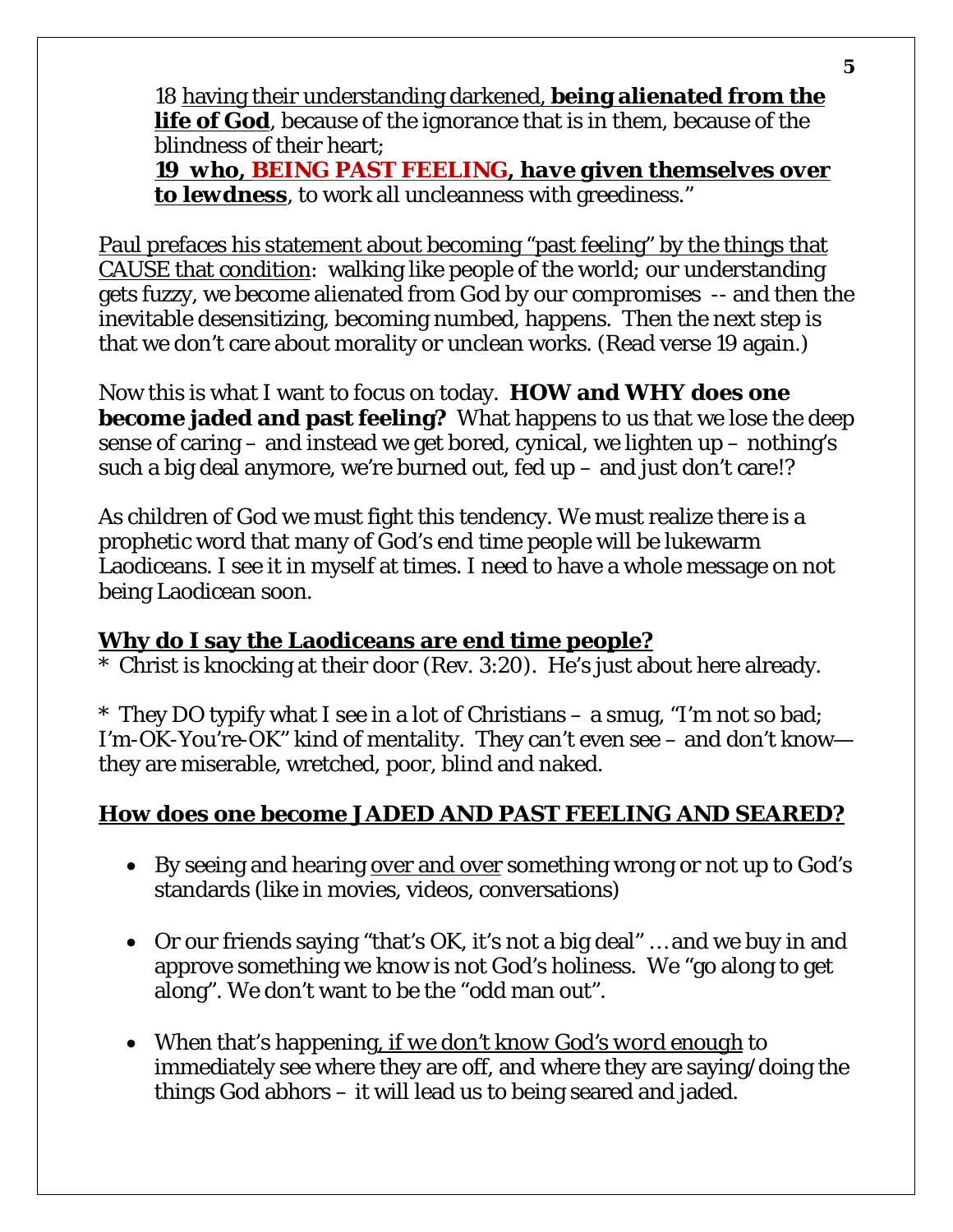Then something that would have been abhorrent to us in the past is not despicable anymore. The expression "been there, done that" expresses a lot of that.

#### WHAT TO FILL OUR MINDS WITH

What we *are* supposed to be hearing and watching and thinking about is – well, God tells!

# **Philippians 4:8 NIV**

"Finally, brothers, whatever is **true**, whatever is **noble**, whatever is **right**, whatever is **pure**, whatever is **lovely**, whatever is **admirable** if anything is **excellent** or **praiseworthy** — think about such things."

David says we should never intentionally SET evil before us. But so many of us do via our TV *set*!

# **Psalm 101:3**

"**I will SET nothing wicked before my eyes**;" NKJV "I will SET before my eyes no vile thing". NIV

And of course most of all, we should fill our minds with God's word and prayer. How many of you read and study God's word *every single day* – first and last in the day is ideal. I mean getting directly into the Bible itself – not just other's books or pamphlets, but directly God's word.

#### **Examples where world (and some of God's children) are getting jaded:**

Now with that in mind, let's see some examples of where so many believers are starting to cave in and not be so upset anymore about the things in the world:

- **NEWS of terrorisms and major disasters …. After a while, it's just another** terrorist bomb in Pakistan or Iraq or someplace. Even if it's the terrorists being killed -- God says he takes no delight in the death of the wicked; so neither should we. Maybe they deserve the justice, but we're not jaded by so much death. Each of these bits of news should make us pray "Thy kingdom come… soon!"
- **Swear words and profanity.** It's easy to hear these so much, so often, that even we children of God in moments of frustration, can start saying them too. Why? Because even kids say all this now.

For example, the very first **time the word D-a-m-n** was used in a movie was … who knows?\*\* It was in 1940, 80 years ago, when Clark Gable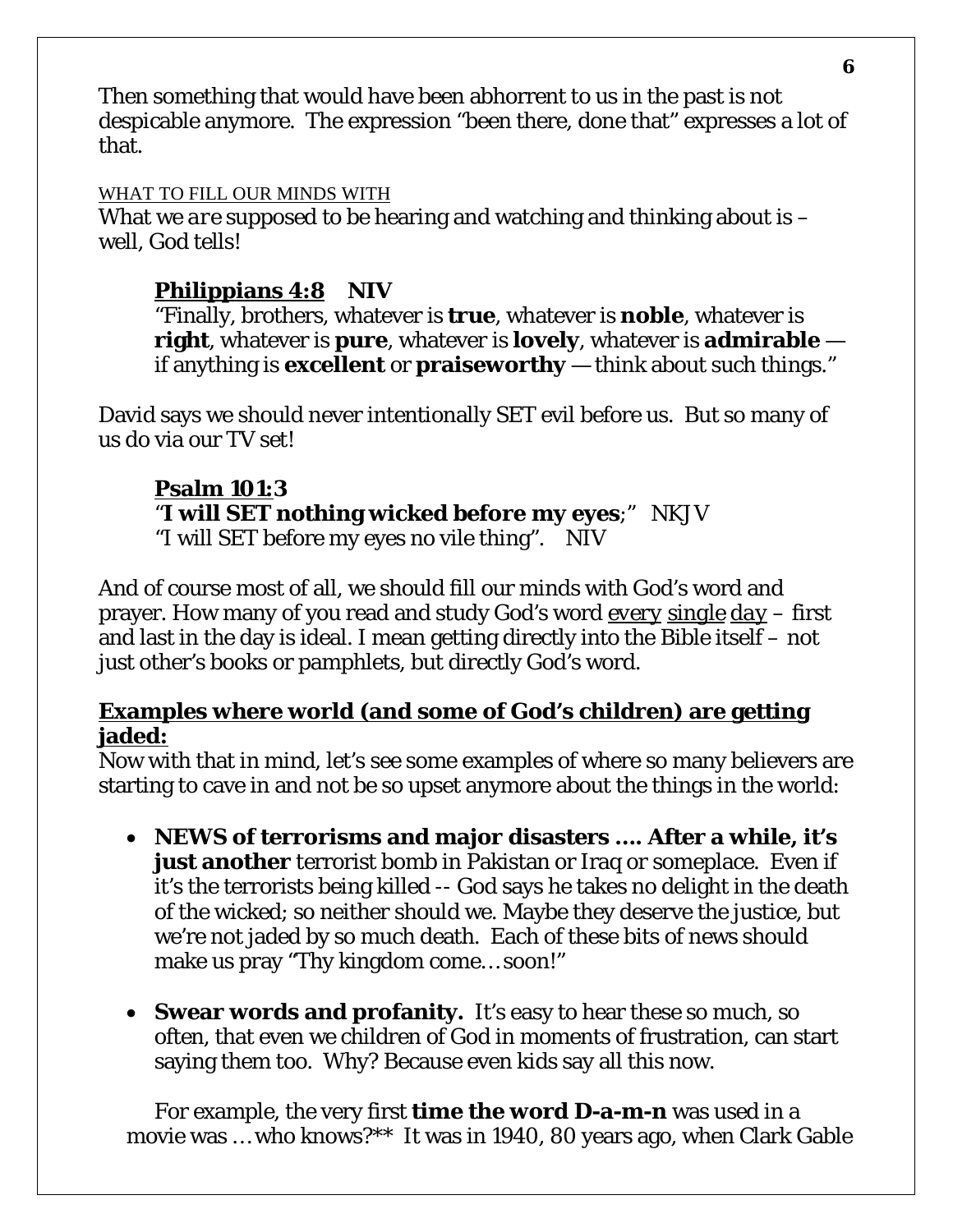(Rhett) in "Gone with the Wind" says to Scarlett, "Frankly my dear, I don't give a  $D^{***}$ ". It was shocking back then, but not now. Even I have had to watch it, as it is easy to say in moments of anger or frustration. But our speech should always be gracious and "seasoned with salt" (Col. 4:6).

- o WHY do we children of God think we can use **bathroom words** about excrement – **SH\*\* and cr\*\*--** these are not holy words! They're not of God. Wake up, don't get jaded by these. Stop using those excrement words. They're not of God! They're not words holy children would use. If you're using them, you're jaded. Wake up!
- **A big one for me – ABORTION.** You might think it's wrong, but are you *still appalled* by the idea that 63 milli0n growing, developing babies in America have been *torn apart, burned out, cut out, pulled out and yes, KILLED?* It's the new mass extermination going on right under our noses. This should never be something we find acceptable or tolerable! We should be actively fighting it – letters to senator and congressmen, join a Right to Life march, and **HELP support Pregnancy Crisis Centers** who help pregnant young women have other options.

How is that any different to the Israelites sacrificing their children to Molech? Now we sacrifice them because they're inconvenient, or we're not ready to have kids, or it has a possibility of deformity. Watch for an upcoming and updated sermon on what God says about abortion.

Did you sigh and cry out to God when **the NY State Legislature** passed laws to allow abortion right thru to the birth canal at 9 months? Did you beg God to send Jesus Christ back to earth when Governor Ralph Northam of VA even spoke of what could be done after an aborted baby survives? Then he said they could make the baby comfortable while the mom decided what to do? Are you kidding me? Don't ever get "past feeling" or feeling very upset about abortion – or you're jaded!

• The same jading and desensitizing can be happening to us on other discussions, such as  $-\mathbf{GENDER}$ . Now we're being told that gender is just a delusion; an illusion. Some leftists want to get rid of any gender pronouns – no "he/she, or his/her". Or even mother/father. Words are being substituted to eliminate gender. The ancient pagans did that too!

Now men can go into women's changing room areas at Macy's or other stores. I challenged that one time and won't shop there anymore.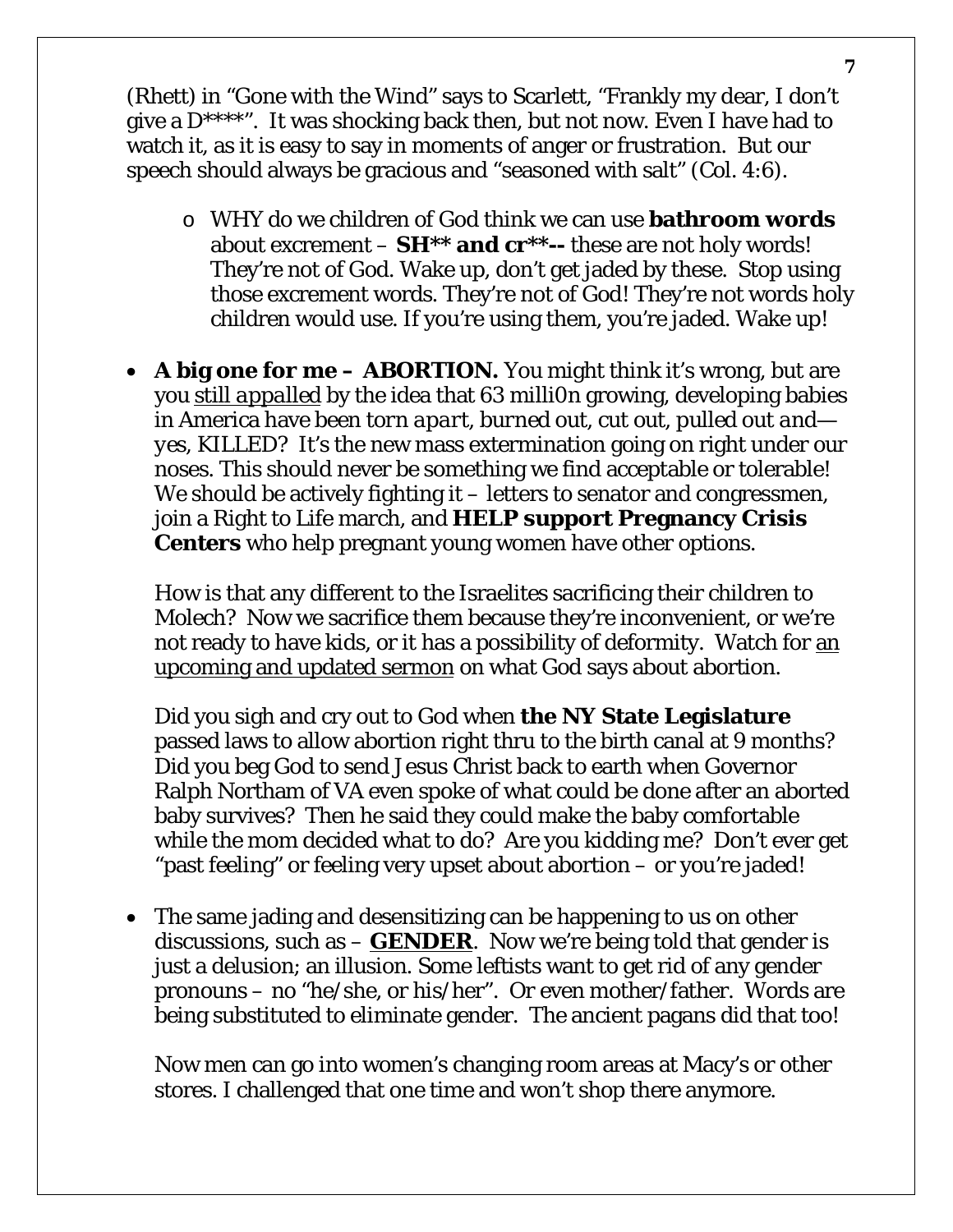Girls who feel they are boys want to shower with the boys at middle and high schools – a recent case right here in central Florida.

How do we combat this searing of our conscience going on? Soak your mind with God's word about male and female, about our speech, about abortion! There's plenty there. God's word is the standard. So do a concordance study into "male" and "female"? Let GOD condition your thinking, not the world! On any topic, we should know God's word so much that what the Bible says jumps into our minds on any topic.

Are there genders? What does God say?

#### **Genesis 1:27**

"So God created man in His own image; in the image of God He created him; **male and female** He created them".

Yeshua (Jesus) repeated this in Matthew 19:4. And 1 Cor. 11:8-9 is another about gender. We go by what the Bible says, not what our "culture" is trying to sell us.

• **HOMOSEXUALITY AND LGBTQ.** We're definitely seeing a national jading and desensitizing going on here. In fact, if you are "straight", and read the Bible, and *especially if you're a straight white male* – YOU'RE the problem now! *Your* rights are being assaulted! If you don't wish to have your children indoctrinated with this at school, *you're the* weirdo now!

Even President Obama bathed the White House in the colors of the rainbow when the Supreme Court dashed down the Defense of Marriage Act and allowed marriage between same sex partners. The rainbow and its symbolism – which was God's covenant with Noah in Genesis 9 – is now taken over by the far left LGBTQ movement (lesbians, gays, Bisexual, Transgender, queer).

Yeshua (Jesus) said before he returns, the world will be very much like it was in the days of Lot – in Sodom and Gomorrah (**Luke 17:28-30**).

#### **Luke 17:28-30 NIV**

"Likewise as it was also **in the days of LOT**: They ate, they drank, they bought, they sold, they planted, they built; 29 *but on the day that Lot went out of SODOM it rained fire and brimstone* from heaven and destroyed them all. 30 **Even so will it be in the day when the Son of Man is revealed**."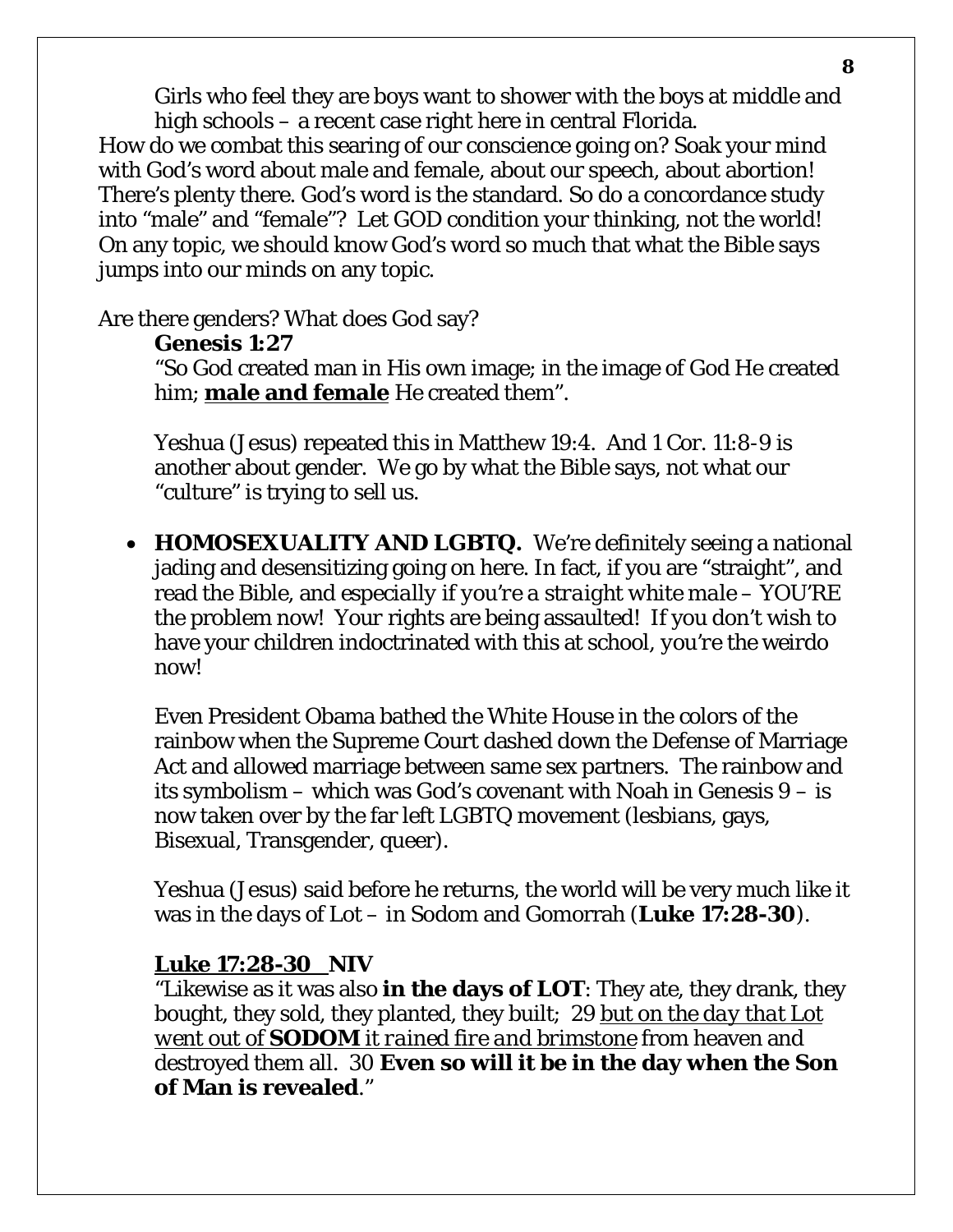The Son of God died for all sinners, including me, including adulterers, including homosexuals and transgender people. They can repent, be forgiven and receive eternal life too. But we must remember this is not an acceptable condition by God. Nor is any kind of sin we live in. But here's another example: just about "everyone" seems to accept now that "living together' without being married is acceptable. No it's not. Don't get "past feeling" and realize how God sees it.

• **Those of you watching R rated and MA rated movies** – are JADING yourselves. You know you'll have nudity, adultery, lewdness, profanity, murder, bloodshed, violence in those ratings – and we're *allowing in our own living rooms words and scenes you'd never* knowingly bring into your home otherwise, but we DO, via TV.

#### **It's NOT a good sign if you pride yourself in being "mature" or "adult" enough to handle this slop**.

*WHY DO God's children find any entertainment and enjoyment in watching sinners sin? (repeat) Are you hearing me? It's time we ALL wake up, including me, to realize we're becoming Laodicean.*

• It gets so bad that the world is turning everything upside down  $-$  they call evil --good. "Oh, you're so bad…" - somehow is a compliment.

#### **Isaiah 5:16 "Woe to those who call evil good, and good evil;** Who put darkness for light, and light for darkness; Who put bitter for sweet, and sweet for bitter!"

# **QUICK TEST for your sensitivity level -- EZEK 9 – SIGH AND CRY**

Our Creator takes this so seriously – that he searches out and protects his people who "sigh and cry", who are upset about the way things are around us. Does that describe you? If not, we may have to go through some terrible purifying by fire that scripture speaks of!

Let's read **Ezekiel 9**, and this time I'll read from the NIV: **Ezekiel 9 NIV**

Then I heard him (YHVH) call out in a loud voice, "Bring the guards of the city here, each with a weapon in his hand." 2 And I saw six men coming from the direction of the upper gate, which faces north, each with a deadly weapon in his hand. **With them was a man clothed in**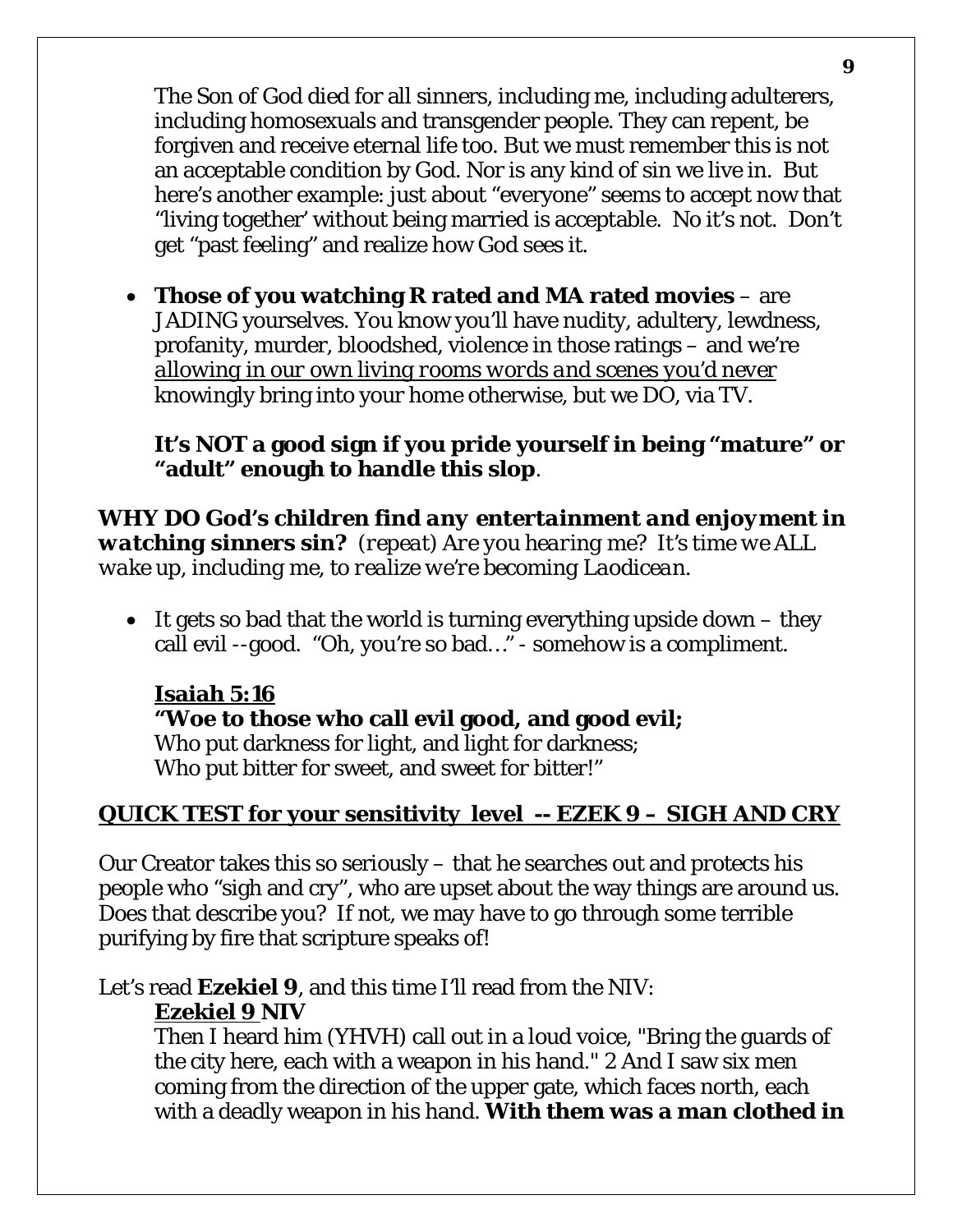**linen who had a writing kit at his side**. They came in and stood beside the bronze altar.

3 Now the glory of the God of Israel went up from above the cherubim, where it had been, and moved to the threshold of the temple. Then the LORD (YHVH) called to the man clothed in linen who had the writing kit at his side

4 and said to him, "Go throughout the city of Jerusalem and **put a mark on the foreheads of those who GRIEVE AND LAMENT over all the detestable things that are done in it**."

(v. 4 in NKJV and KJV – "on those who SIGH AND CRY over the abominations…")

*So, WHEN was the last time you grieved and lamented, sighed and cried in prayer to God Most High for the abominations going on in our land?* **Verse 9** says this is for the abominations in Israel and Judah! By the time Ezekiel is writing this, the House of Israel had long gone into captivity to Assyria! So this *has* to be a prophecy for the end time.

*I will give a sermon before long showing where the so-called Lost 10 Tribes of Israel are today.* They're not gone. He's talking about the abominations that are in America, Canada, England, Australia, northwestern European countries, New Zealand – as well as that little country over there called Israel – which was really ancient Judah.

#### *Ezekiel 9:5-6* **NIV**

As I listened, he said to the others, "Follow him through the city and kill, without showing pity or compassion. 6 Slaughter old men, young men and maidens, women and children, **but do not touch anyone who has the mark.** *Begin at my sanctuary."* So they began with the elders who were in front of the temple.

# *GUARDING YOUR SANCTUARY!*

God begins the cleanup and the *punishment at his own sanctuary*, at the temple. You see, *WE are* the temple of God today. You're his sanctuary. God doesn't want us defiling our thoughts and heart and mind!

# **1 Corinthians 3:16-17 NKJV**

**"**Do you not know that **YOU are the TEMPLE OF GOD** and that the Spirit of God dwells in you? [That's what MAKES us holy!]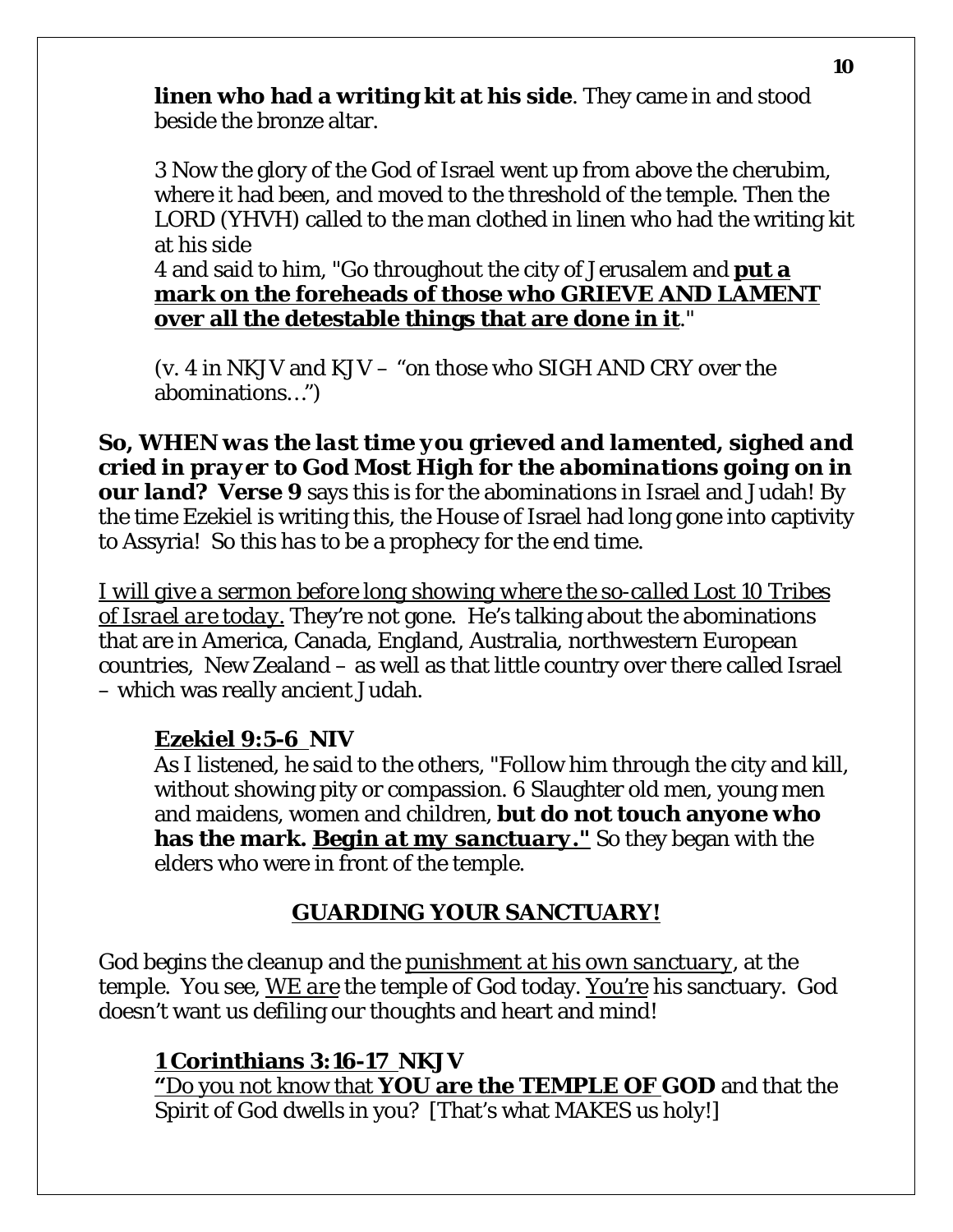#### 17 If anyone defiles the temple of God, God will **destroy** him. **For the temple of God is holy, which temple you are.**"

*God wants us to be holy – set apart. We became holy when the Presence of God – his very own Holy Spirit – comes into us. Only God and his PRESENCE can make something holy. He took YOU and called you to be HOLY, set apart, sanctified. But we can definitely DEFILE the holy place we are supposed to be by what we bring into our homes, into our minds and hearts and what we allow ourselves to see and hear. That means COMING OUT of Babylon.* 

#### *God wants us treating our bodies, our hearts and minds, our thoughts – as HOLY, and set apart for HIS use*.

And God wants to know that you and I, his people, his living temple today – are people who sigh and cry and pray for God to come soon and set up his WAY over the earth. Let's continue:

### **Ezekiel 9:7-11 NIV**

*Then he said to them, "Defile the temple and fill the courts with the slain. Go*!" So they went out and began killing throughout the city. 8 While they were killing and I was left alone, I fell facedown, crying out, "Ah, Sovereign Lord (Adonai YHVH)! Are you going to destroy the entire remnant of Israel in this outpouring of your wrath on Jerusalem?"

9 He answered me, "**The sin of the house of Israel and Judah** is exceedingly great; the land is full of bloodshed and the city is full of injustice ["perversity" – NKJV]. They say, 'The Lord (YHVH) has forsaken the land; the Lord does not see.' 10 So I will not look on them with pity or spare them, but I will bring down on their own heads what they have done."

11 Then the man in linen with the writing kit at his side brought back word, saying, "I have done as you commanded."

# **So it comes down to what we fill our minds and thoughts with.** Do

you pray a lot? Do you read and study God's word every single day without fail – even while you turn OFF the TV, turn off any social media feeding you bad stuff and keep what is pure, noble, of good report and so on in your mind instead. Remember Philippians 4:8? That's our standard.

# **Philippians 4:8 NIV**

"Finally, brothers, whatever is **true**, whatever is **noble**, whatever is **right**, whatever is **pure**, whatever is **lovely**, whatever is **admirable** if anything is **excellent** or **praiseworthy** — think about such things."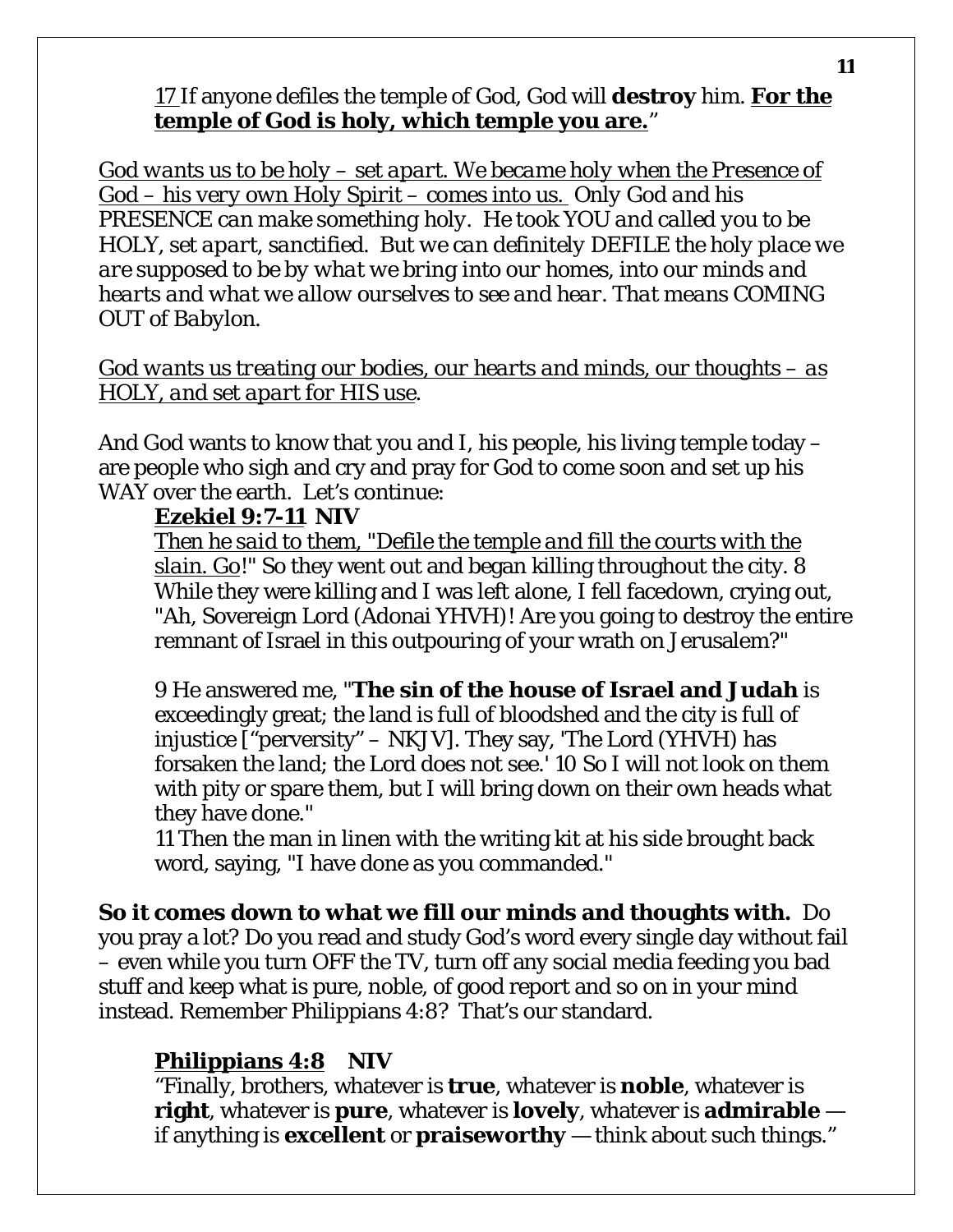The more of God and his way we take in, the more likely we are to think, act and react like God. We *become* what we dwell on, what we ponder, what we drink in and focus on.

# **Do you DO something when something needs DOING?**

# *We become desensitized also when we remain uninvolved.*

*Every time we DO NOTHING after yet another hurricane, yet another brutal murder, every time we just keep walking by a child in need – we become a little bit less human, a bit less like God. We become more "without feeling", more desensitized and callous in our thinking.* 

Maybe we can't always physically be personally involved after a hurricane or tornado or earthquake. We have to go to work. We have responsibilities. But we CAN at least donate or contribute money to help those ravaged by a hurricane or tornado, or who are being persecuted for their Christian beliefs – and when we do, we're keeping our hearts soft and our humanity alive.

If we can join groups and causes that are doing something for others in need, we are sighing and crying. There are *so many groups* we can help support financially – and thus showing we still have a heart. I recommend those that don't spend a ton of their money on huge salaries for their executive!

We'll show a few for a few seconds on screen:

- Voice of the Martyrs
- Mercy Chefs
- Samaritan Purse
- Salvation Army
- Doctors without borders
- Habitat for Humanity
- our own Light on the Rock Outreach Foundation

**For that matter, right here on Light on the Rock, 5 or 6 of us are helping care for a group of 30 orphaned children**… beds, food, clothing, education, uniforms, hospital bills, -- plus now we're also helping the small congregation of 60-70 or so poor Kenyans. So yes, we're doing our part and you're welcome to help us help orphans and brethren in a Sabbathkeeping group in western Kenya. Sometimes the need is very great and your help is appreciated. I do not take a salary from Light on the Rock. None.